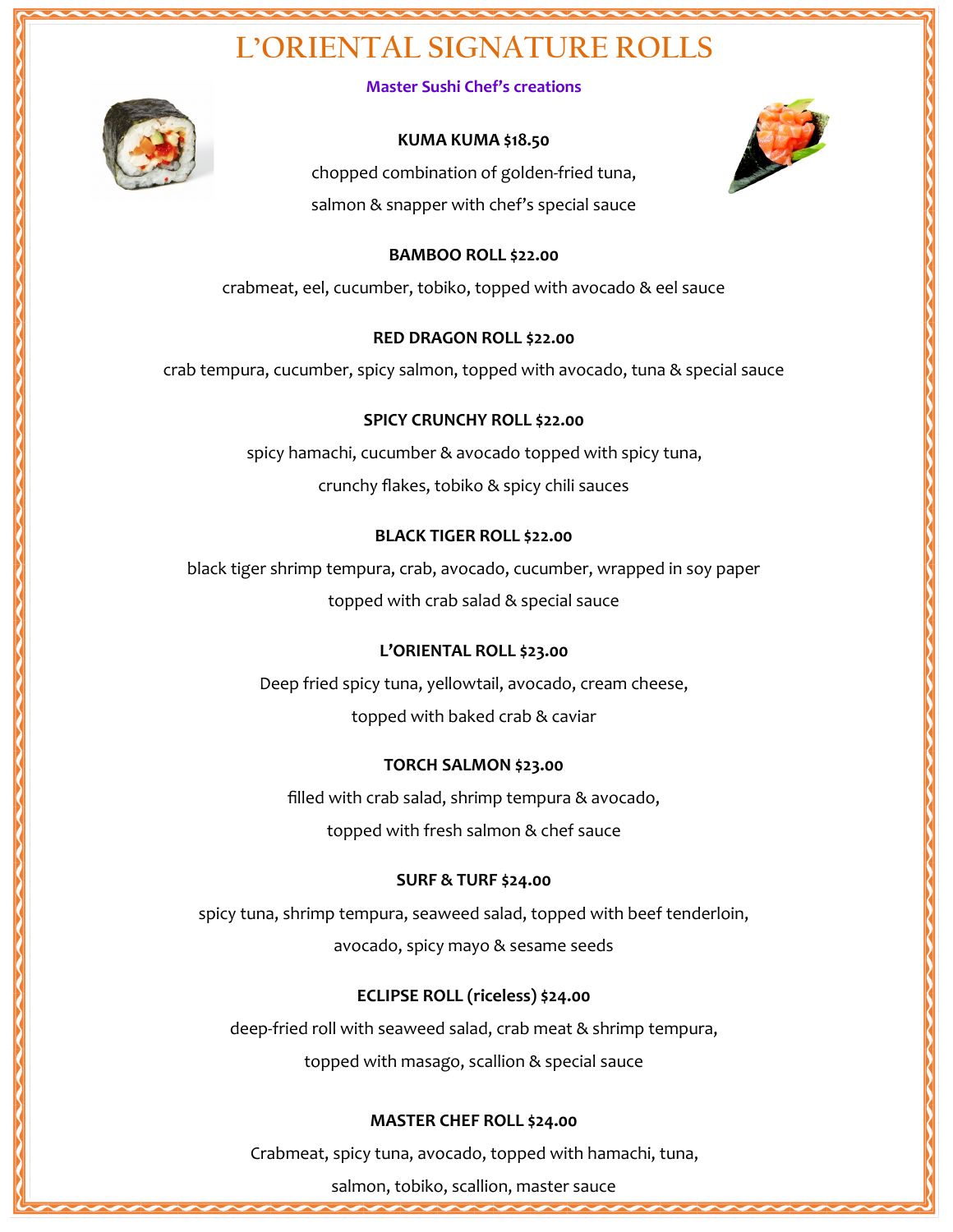|                      | <b>NIGIRI</b><br>(2 <sub>pcs</sub> ) | <b>SASHIMI</b><br>(3 <sub>pcs</sub> ) |
|----------------------|--------------------------------------|---------------------------------------|
| Mackerel (saba)      | \$10.00                              | \$11.50                               |
| Shrimp (ebi)         | \$10.00                              | \$11.50                               |
| Crab (kani)          | \$10.00                              | \$11.50                               |
| Wahoo (sawara)       | \$10.00                              | \$11.50                               |
| Tuna (maguro)        | \$10.00                              | \$11.50                               |
| Octopus (tako)       | \$10.00                              | \$11.50                               |
| Red Snapper (tai)    | \$10.00                              | \$11.50                               |
| Salmon (sake)        | \$10.00                              | \$11.50                               |
| Eel (unagi)          | \$10.50                              | \$11.50                               |
| Yellowtail (hamachi) | \$10.50                              | \$11.50                               |
| Salmon Roe (ikura)   | \$11.50                              | \$12.50                               |
|                      |                                      |                                       |

### **SUSHI**

NORIMAKI (Rolls 8pcs) \$11.00 or TEMAKI (Cone 1 pc) \$11.00

**CALIFORNIA** Crab, Avocado, Cucumber

**BERMUDIAN** Spicy Tuna, Scallion

**ALASKA** Salmon

**AMERICAN DREAM** Yellowtail, Scallion

**BAHAMA** Shrimp Tempura

**SPIDER** Soft-shell Crab Tempura

**TOKYO** Smoked Eel, Cucumber, Crab Salad

**BLUE POINT OYSTER \$7.00/each**

**OYSTER AND SAKE SHOT \$10.00/each**



### **APPETIZERS**

**VEGETABLE SPRING ROLL \$15.50** Or **CRISPY CRAB SPRING ROLL \$16.50**

peanut sauce | 2 pcs

### **CRISPY PORK BELLY \$17.50**

### **CHICKEN SATAY \$17.75**

skewered chicken, cucumber, peanut sauce

**POT STICKER \$18.75** minced pork & vegetable filling, soy/black vinegar

> **FRIED SHRIMP DUMPLING \$18.75** sweet chili sauce

**COMBINATION PLATTER \$27.75** spring rolls, chicken satay, shrimp tempura, pot sticker

**EDAMAME \$8.50**

steamed soy beans | Spicy (Optional)

# **SOUP**



**MISO SOUP \$8.50** white soya bean broth, tofu, seaweed & scallions

**SHANGHAI CHICKEN WANTON SOUP \$12.00**

mushrooms, scallions & tofu

### **TOM YAM SEAFOOD SOUP \$17.50**

lemongrass, straw mushrooms, cherry tomato, red & green onions & shrimp

### **EGG DROP SOUP \$9.50**



## **TEMPURA**

Vegetable (5 pcs) \$ 12.50

Chicken \$ 13.50

Jumbo Shrimp & Vegetable \$16.50

Jumbo Shrimp (5pcs) \$18.00

Soft Shell Crab (2 crab) \$18.00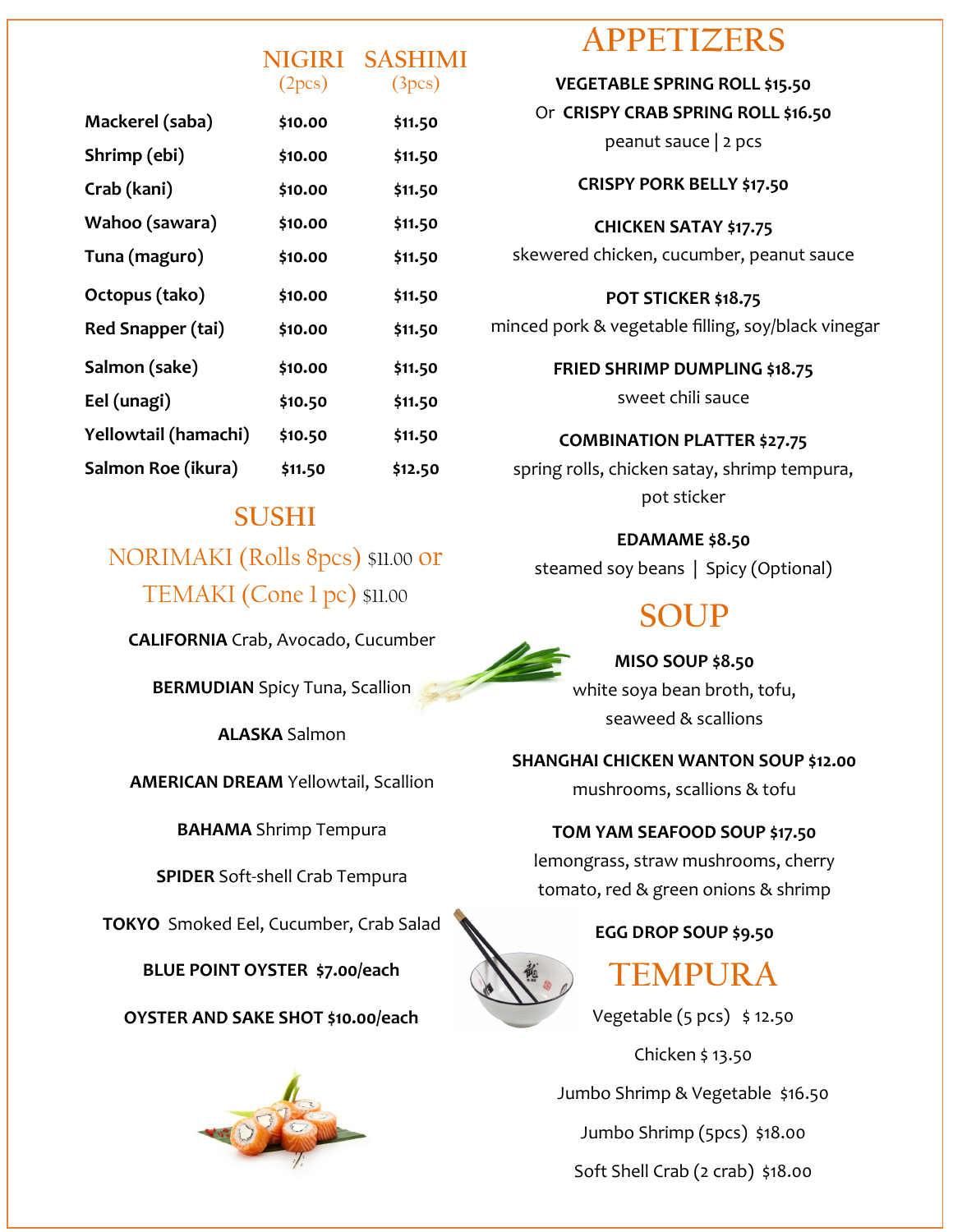### **ENTRÉES**

*The following dishes served with* 

*Steamed Jasmine Rice*

**KUNG PAO CHICKEN \$29.75** wok-fried diced chicken, hot pepper, black soy sauce & cashew nuts

**SWEET & SOUR CHICKEN \$29.75** with pineapple, bell peppers, cherry tomatoes, and onions

### **GENERAL TSAO CHICKEN \$29.75** original Hunanese recipe

with tangy ginger sauce

### **THAI CURRY**

Your choice of Yellow, Green, Red & Panang Curry Paste Choice of Chicken \$29.75, Beef \$33.75, & Seafood \$35.75

stir-fried with broccoli, straw mushrooms, coconut, Thai coconut milk & Kaffir lime leaf

> **STIR FRY BEEF \$32.00** with garlic and black pepper sauce

**PAN SEARED FISH \$MKT** with ginger sauce OR lemon butter sauce





### **NOODLES**

Choices of: Chicken **\$29.75** Shrimp **\$31.75** Beef **\$33.75** | Vegetables **\$28.75**

### **PAD THAI**

Stir fried rice noodles with egg, bean sprout , scallions, topped with crushed peanuts and lime wedge

### **ORIENTAL NOODLES**

Stir fried rice noodles with mixed vegetables, egg with house sauce

### **CHOW MEIN**

Stir fried egg noodles

with mixed vegetables

### **YAKI SOBA**

Stir fried Japanese noodles with mixed

vegetables , topped with seaweed



### **SIDE ORDERS FROM THE WOK \$9.00**

*Prepared with garlic, chili or oyster sauce*  Eggplant | Bean Sprouts | Baby Bok Choy

Napa Cabbage | Broccoli |

Mixed Vegetables | Fried Rice \$2.50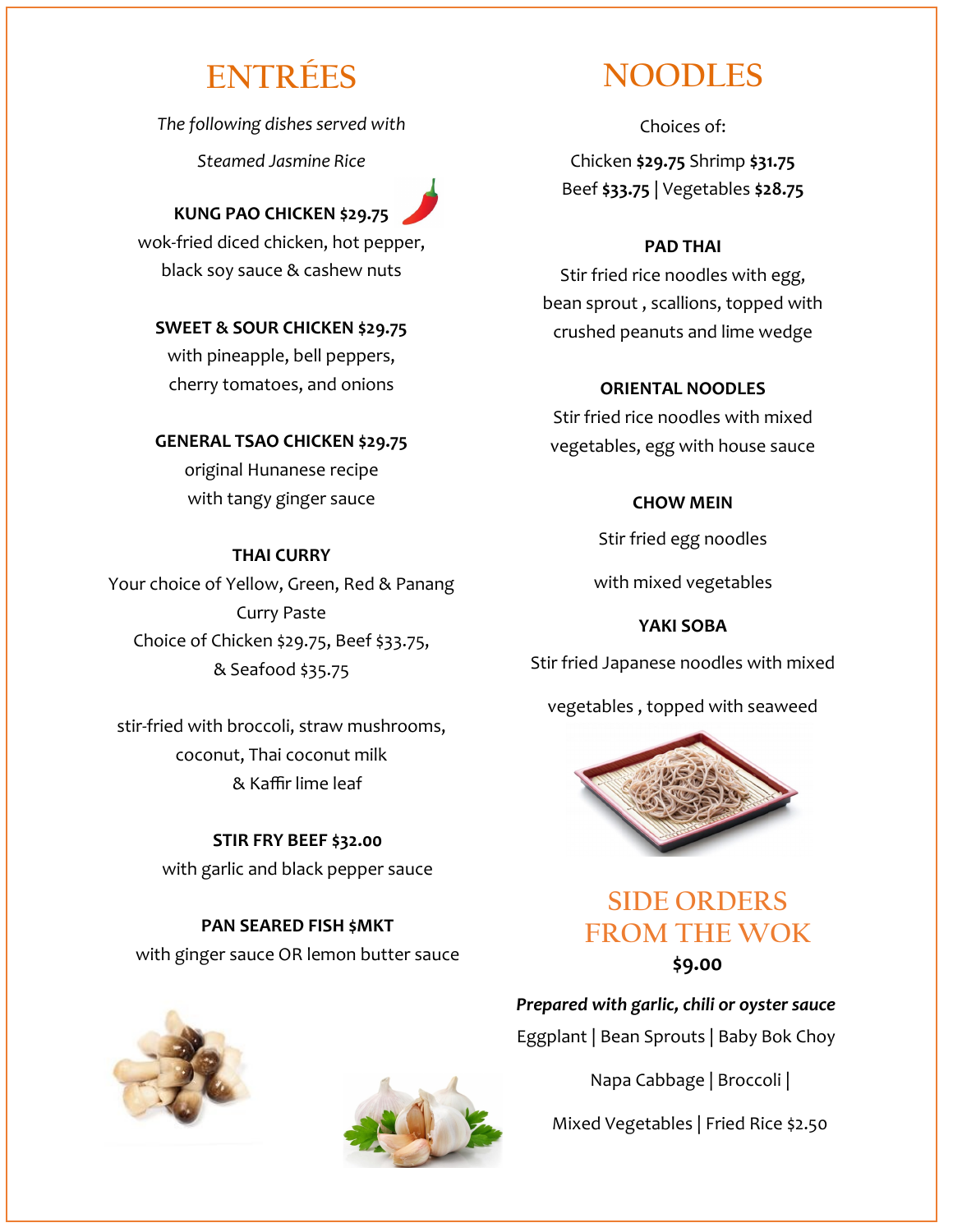# **FROM BERMUDA'S ONLY TEPPANYAKI TABLE**

Cooked on a hot flat griddle by our expert Chefs Served with Teppanyaki Vegetables & Steamed Rice Specialty Fried Rice (add \$2)



| <b>College of the College of the Col</b> |         | <b>BERMUDA FISH</b>            | \$MKT     |
|------------------------------------------|---------|--------------------------------|-----------|
| <b>SALMON</b>                            | \$33.00 | <b>CAB BEEF TENDERLOIN</b>     | \$47.00** |
| <b>SHRIMP</b>                            | \$35.00 | <b>ANY 2 COMBINATION ABOVE</b> | \$45.00   |
| <b>PORK LOIN</b>                         | \$29.00 | <b>NEW YORK STEAK</b>          | \$40.00   |
| <b>CHICKEN BREAST</b>                    | \$29.00 | <b>SCALLOPS</b>                | \$35.00   |



**Catch of the day (ask your server for details)**

## **L'ORIENTAL'S SPECIALTY**



**AROMATIC CRISPY DUCK HALF \$36.00 | WHOLE \$68.75 \*\*** Delicious julienne of duck with five spice marinade. Served with thin pancakes, cucumber & scallions



### **PINEAPPLE FRIED RICE \$29.75**

**TONKATSU \$29.75**

Fried rice with pineapple, cashew, carrot, egg, raisin, chicken, & shrimp

Breaded Deep Fried Pork Loin, sautéed vegetables, served with jasmine rice

Items marked with **\*\*** not valid for discounts or promotions Surcharge applies for Dine Around 17% service charge will be added to your bill